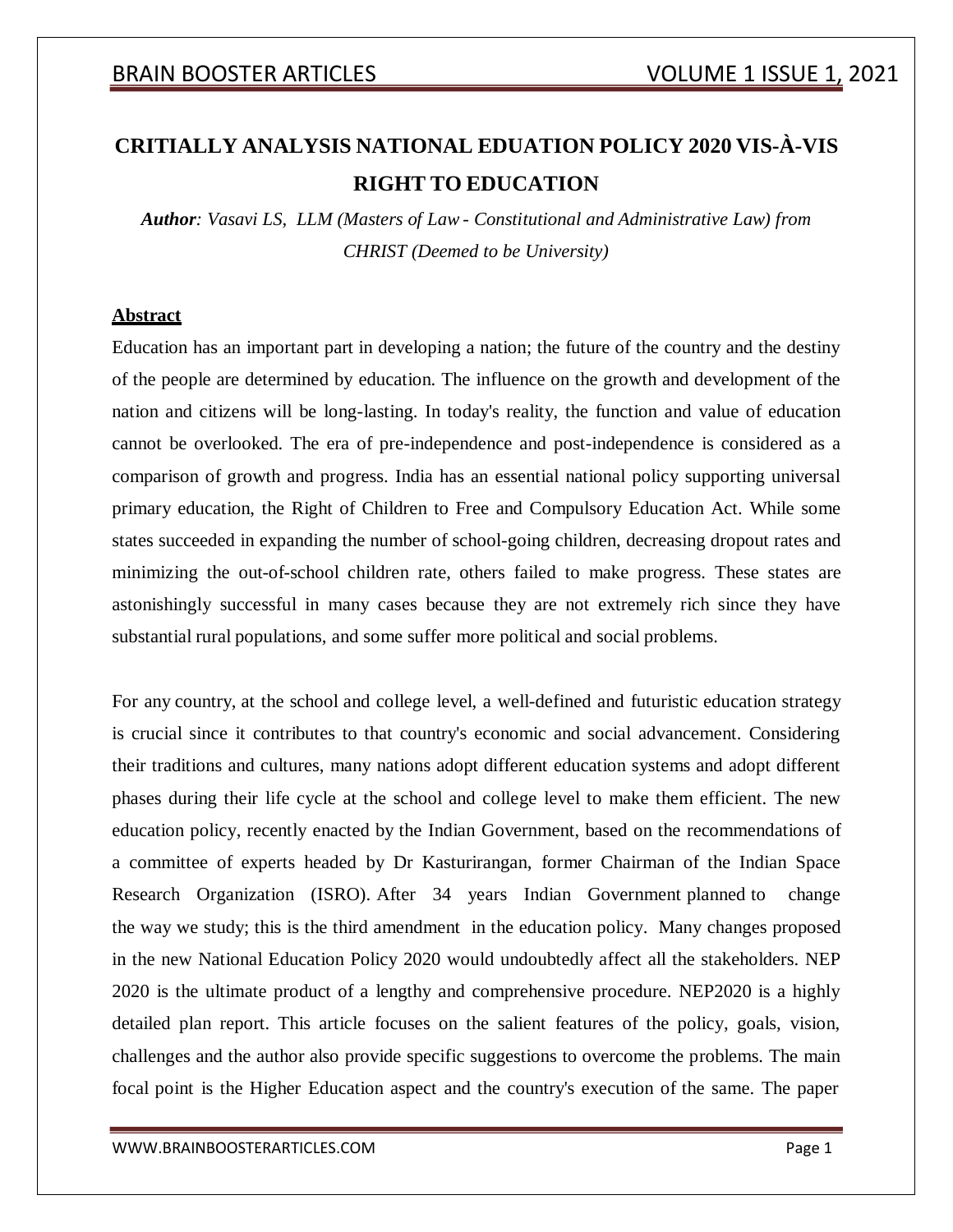also addresses other topics, such as professional training, vocational education, research and online and digital education. Overall, the government's progress is a remarkable and highly encouraging move ahead. Only the time will be taken to evaluate the amount of overall efficient production.

*Keywords – Right to Education, National Education Policy, Universalization of Elementary Education, Higher Education, NEP-2020, online and digital education, Vocational Education, Professional Education, Research, Curriculum, Mother-tongue*.

#### **INTRODUCTION**

*"The child is a soul with a being, a nature and capacities on its own, who must be helped to find them, to grow into their maturity, into fullness of physical and vital energy and the utmost breadth, depth and height of its emotional, intellectual, and spiritual being: otherwise, there cannot be a healthy growth of the nation."*

#### - *P N Bhagwati, Former Chief Justice of India, 2000*<sup>1</sup>

India is known for being the second-largest populated country in the whole world. As per the Government's statistics, India is also known as one of the most prominent young populated countries. According to William Wordsworth in his Poem "My Heart Leaps Up", a Child is the father of a man, which means that the relationship between nature and the individual, the importance of his childhood, defines the man he becomes.<sup>2</sup> The child, to become bright and brilliant, should be well-groomed in his childhood days itself. He should receive education to acquire a man's knowledge and thrive in such an atmosphere that he should be a person with a mission and matters as far as society is concerned after he grows up. It is said that Children are priceless assets of society as they are responsible for building the future nation. They have to be adequately fed, clothed, and reasonably sheltered in a well-friendly and favourable environment. For this to happen, children have to have few rights for themselves based on their interests. Hence, it is for the community as a whole to think, create, and put together for the rights of the

<sup>&</sup>lt;sup>1</sup>P N Bhagwati, 17<sup>th</sup> Chief Justice of India, https://zenodo.org/record/1218394#.X2Npb2gzbIU, accessed on 17-05-2021.

<sup>2</sup>William Wordsworth, English famous Poet, https://interestingliterature.com/2018/01/the-child-is-father-of-theman-a-short-analysis-of-william-wordsworths-my-heart-leaps-up/, accessed on 10-01-2021.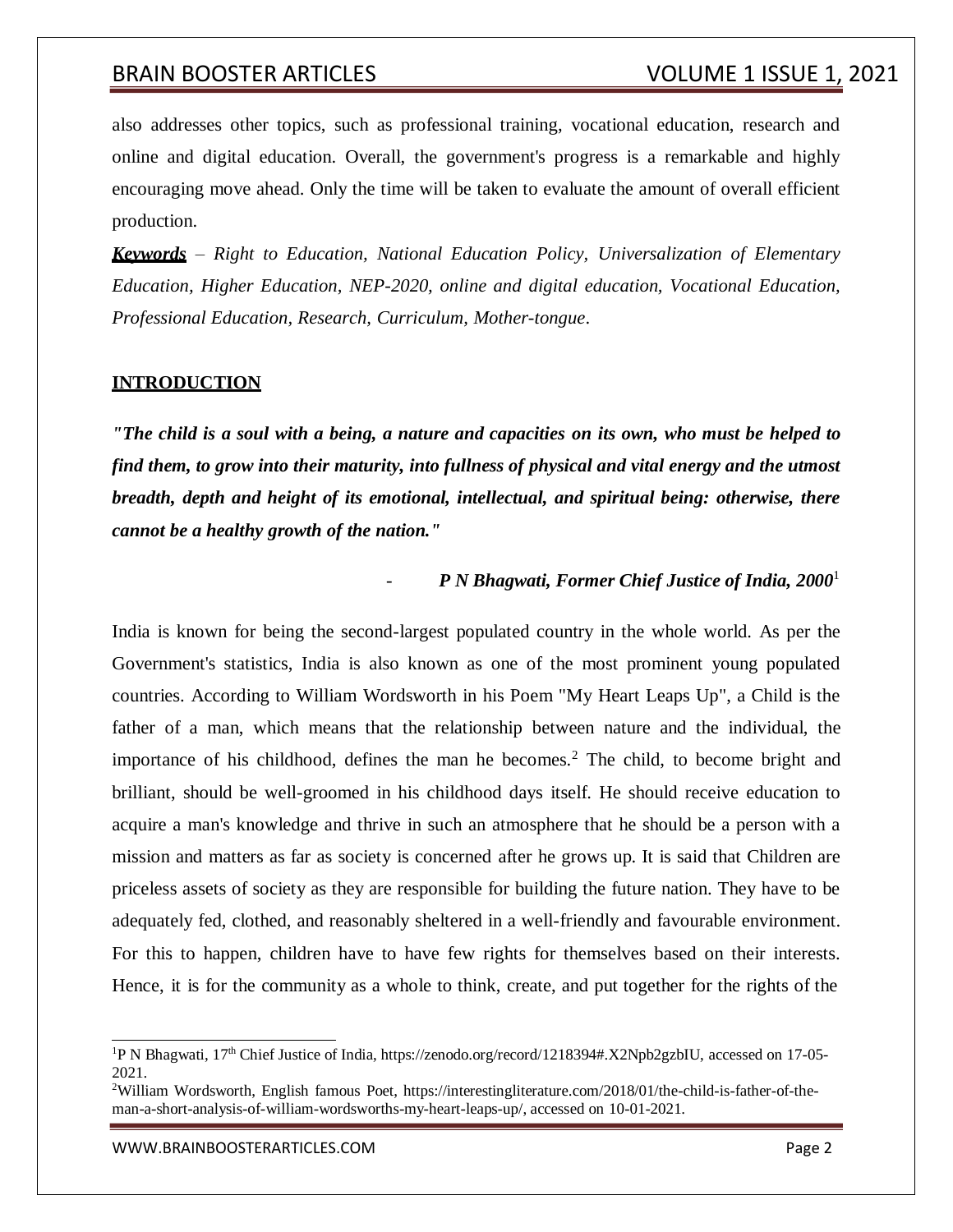children. In certain situations, it is not wrong to fight for those rights also. Consequently, Education becomes the fundamental right of a child. $3$ 

To regulate India's education sector, the Government announced a policy known as the National Education Policy, enacted in 1968. The first revision was in 1986. However, after 34 long years, a remarkable change was made in 2020 by passing a New National Education Policy 2020. The provisions were brought about as per the modern developments in the world. Through the 86<sup>th</sup> Constitutional amendment, the already-existing right to education was made fundamental to provide education to everybody, and it became their right to claim the same. To make this right effective, the Parliament enacted the 'Right to Education Act, 2009'.

## **INTERNATIONAL INSTRUMENTS AND CONVENTIONS**

- 1. The Universal Declaration of Human Rights, 1948 Article 26 recognizes the right to education as a human right, and wherein it provides that everyone has the right to education. Education must be geared toward the complete growth of the human personality and the reinforcement of human rights.<sup>4</sup>
- 2. The International Covenant on Economic, Social and Cultural Rights, 1966 Article 13 provides that this right is the fundamental human right and makes provision regarding primary education, secondary education and higher education.<sup>5</sup>
- 3. The Convention on the Rights of the Child, 1989 Articles 28 and 29 provide extensive provisions for a child's education. It makes it mandatory for States Parties to recognise a child's right to education.<sup>6</sup>
- 4. The United Nation Economic Cultural Social and Cultural Organisation(UNESCO) Constitution also mentions the founders' belief in "complete and fair educational opportunities for everyone.<sup>7</sup>

<sup>&</sup>lt;sup>3</sup>Dr. H.N.Giri: Seventh Annual Conference. The Indian Society of Criminology, Aligarh Muslim University Aligarh, December 28-29, 1977 - [http://www.dbrau.org.in/attachment/CPVerma.pdf,](http://www.dbrau.org.in/attachment/CPVerma.pdf) accessed on 10-05-2021.

<sup>4</sup>Art. 26, The UDHR, 1948.

<sup>5</sup>Art. 13, ICCPR, 1966.

<sup>&</sup>lt;sup>6</sup>Articles 28 and 29, The Convention on the Rights of the Child, 1989.

<sup>&</sup>lt;sup>7</sup>The Constitution of UNESCO.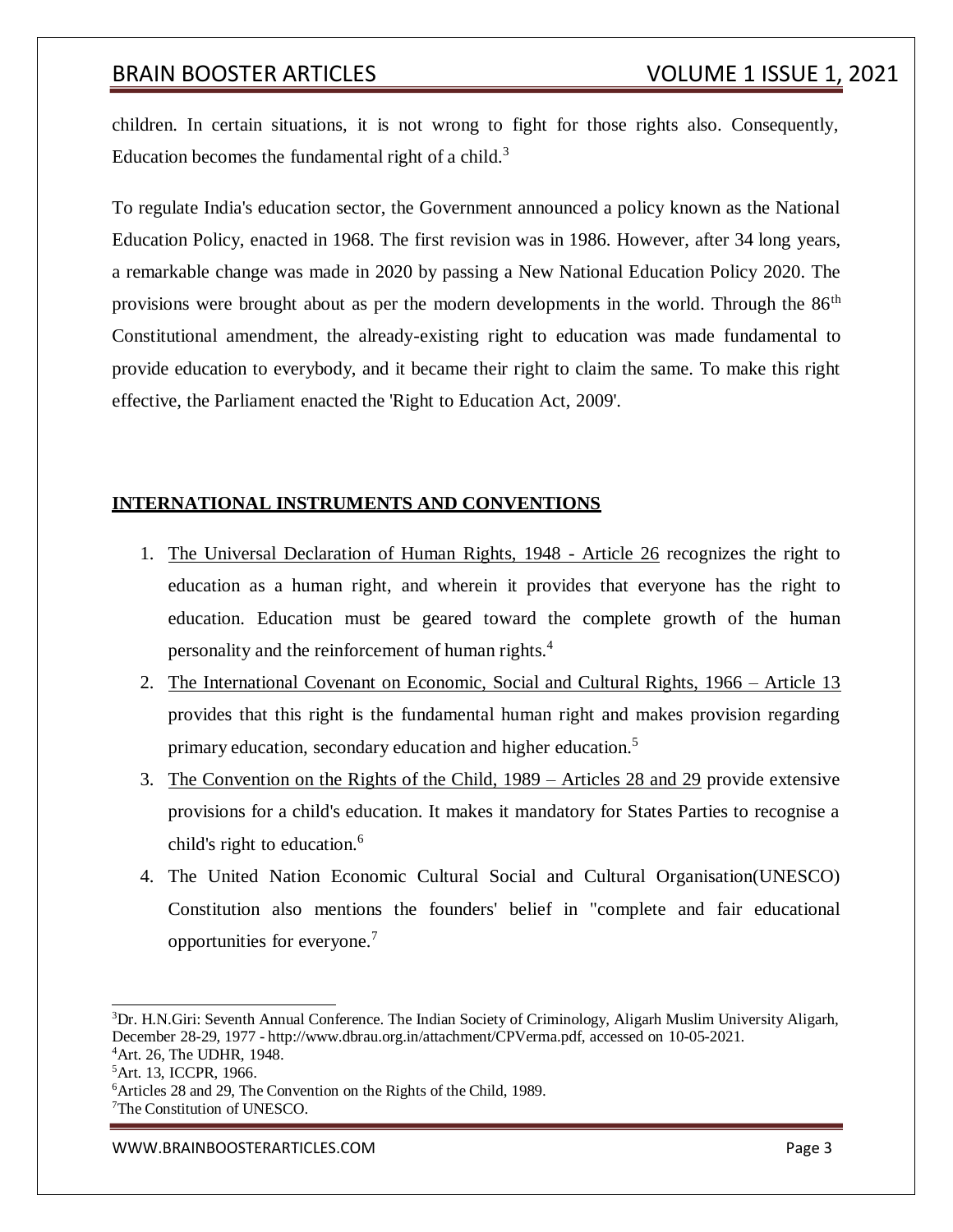#### **HISTORICAL BACKGROUND OF RIGHT TO EDUCATION:**

In ancient times, where historically a Gurukul system existed, the genesis of the education system can be traced. In the Gurukul System, anyone interested in studying could go to the teacher's (Guru's) home (Ashram) and learn subjects ranging from Sanskrit to Mathematics to Metaphysics. The lessons were closely linked to nature, which had an exceptional quality to it. Following the Gurukul System of education, India adopted the School System divided into junior and senior blocks. The students gained both theoretical and practical knowledge in this environment.<sup>8</sup>

#### **PROVISIONS UNDER THE CONSTITUTION OF INDIA**

The Indian Constitution contains robust provisions concerning the right to education. The members of India's Constituent Assembly were worried about education because the bulk of the population was illiterate and uneducated at the time. They were oppressed and impoverished. Education has the potential to increase people's and nation's well-being. As a result, they expanded on education clauses in Articles 41, 45, and 46 of the Constitution. In certain circumstances, Article 41 provides for the right to employment, schooling, and public assistance.<sup>9</sup> Children are entitled to free and compulsory education under Article 45.<sup>10</sup>Article 46 demands the State to support, with particular attention, the educational and economic interests of the weaker categories, notably of the  $S.Cs/S.Ts.<sup>11</sup>$ 

It's worth noting that the Constitution's Part IV contains all of the laws about education. No court has the authority to implement the provisions of Part IV, which deal with directive principles of state policy. It is the responsibility of the State to meet the objectives established by legislation in

 ${}^{8}$ [http://www.mightylaws.in/623/study-education-india;](http://www.mightylaws.in/623/study-education-india%3B) [http://india.gov.in/sectors/education/index.php?id=2,](http://india.gov.in/sectors/education/index.php?id=2) accessed on 20/05/21.

<sup>9</sup>Article 41 – The State shall, within the limits of its economic capacity and development make effective provision for securing the right to work and to education and to public assistance in certain cases of unemployment, old age, sickness and disablement, and in other cases of undeserved want.

 $10$ Article 45 – The State shall endeavour to provide, within a period of ten years from the commencement of this Constitution for free and compulsory education for all children until they complete the age of fourteen years.

 $11$ Article 46 – The State shall promote with special care the educational and economic interests of the weaker sections of the people, and, in particular of the Scheduled Castes and the Scheduled Tribes and shall protect them from social injustice and all forms of exploitation.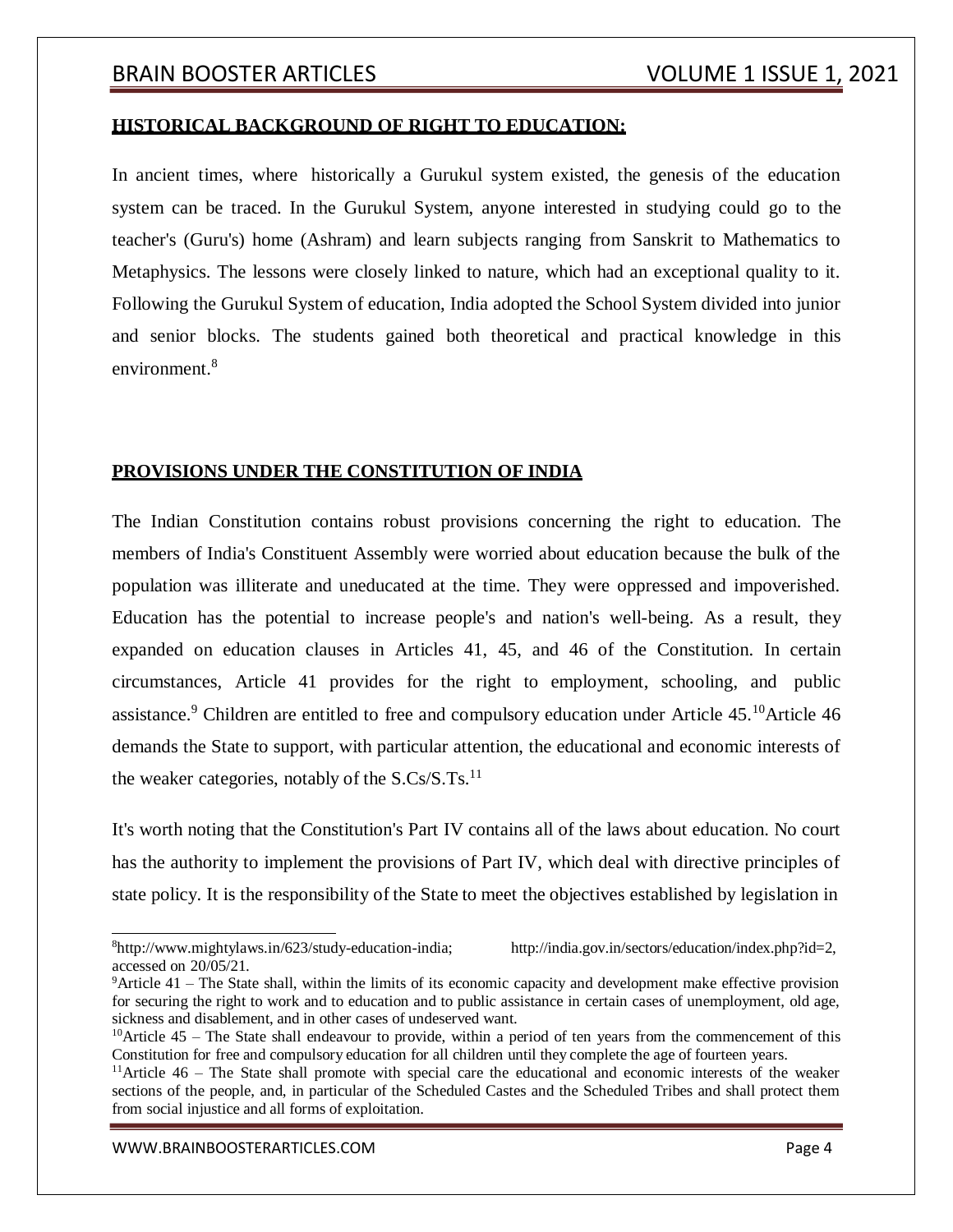this chapter. The state could not provide education facilities to the millions of children in the country, despite constitutional provisions. In its different rulings, the Supreme Court attempted to incorporate the right to education into the fundamental rights chapter so that the Court of Justice could enforce it. $^{12}$ 

## **OBJECTIVES OF RIGHT TO FREE & COMPULSORY EDUCATION ACT, 2009**

The adoption of the RTE Act of 2009 represents a landmark moment for India's children. This Act still serves as a building block to ensure that every child has a right, with the support of the state, families, local authorities and communities, to quality elementary education. Thus, the key attractions of the 2009 RTE Act are:

- 1. To provide all Indian children between the age of 6 and 14 years free and compulsory education.
- 2. Before elementary education is completed, a child shall not be detained, excluded or allowed to pass the board exam. [NO-DETENTION Policy] However, this was removed by RTE Amendment Act, 2019.
- 3. If a child over six years old cannot complete primary education at any school, the child may be granted a class suitable for his or her age at that point in time. In addition, Bridge courses should be offered as free training before the basic education is completed, even after 14 years. $13$
- 4. There must be proof that the infant is admitted by providing the certificate of birth to the school. It is a mandatory provision, but the lack of evidence of age does not prohibit any child from being admitted to the school.
- 5. Each child who completes primary education is given a certificate.
- 6. For a set pupil-teacher ratio, a proposalshould be made.
- 7. Economically deprived groups should be given a 25% reservation in all private schools to accept Class I enrollment.

<sup>&</sup>lt;sup>12</sup>[http://www.ssmrae.com/admin/images/69c7ace7495050c88420b19ff0a74ea5.pdf,](http://www.ssmrae.com/admin/images/69c7ace7495050c88420b19ff0a74ea5.pdf) Mohini Jain v. State of Karnataka, AIR 1992 SC 1858, accessed on 22/05/21.

<sup>&</sup>lt;sup>13</sup>Srivastava, P., & Noronha, C. (2014). Institutional framing of the Right to Education Act: Contestation, controversy, and concessions. Economic and Political Weekly, 49(18), 51- 58, accessed on 16/03/2021.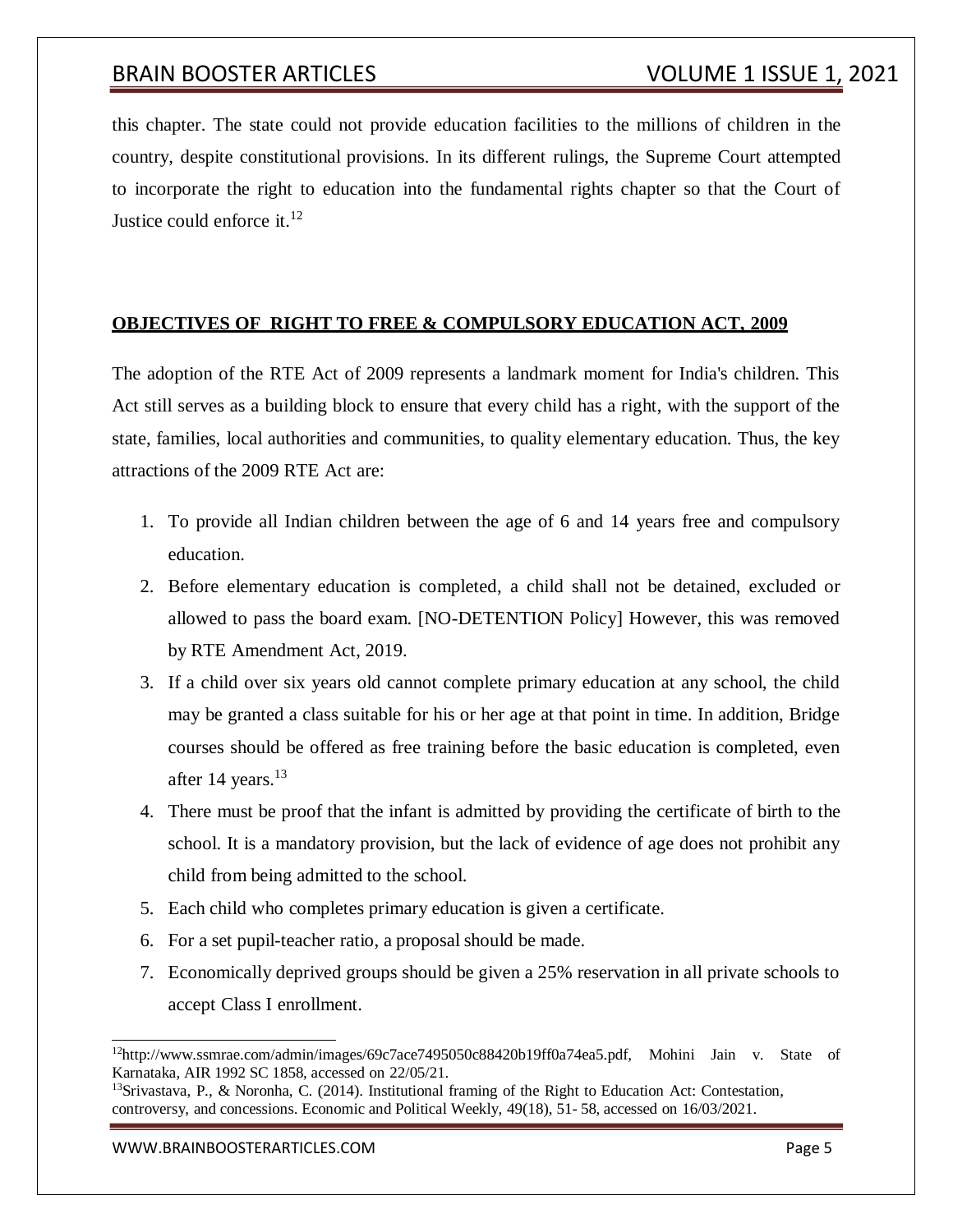- 8. The standard of education, which is most critical of all, should be enhanced.
- 9. School teachers may need an appropriate degree or lose their job in 5 years.
- 10. The State Government and the Central Government will share a 55:45 ratio of the financial burden.<sup>14</sup>

# **SHORTCOMINGS OF THE RIGHT TO FREE & COMPULSORY EDUCATION ACT, 2009**

- 1. Consider the RTE Act's age requirements, which only permits children 6-14 years of age, but not 0-18 years of age, to have the same right.
- 2. Under the Act "Reservation" scheme, only 25% of seats are reserved for less privileged children to private/government unassisted schools. Thus, there is a significant disparity between education costs per child and government reimbursement, which would raise the issue of deficit share. This leads to the schools to start imposing those expenses on other students in the form of higher fees or take it from those kids only in the form of noneducational fees.
- 3. Although the Act was implemented in 2010, the issue is that the government authorities never received substantial certificates because of the lack of public knowledge and the lack of responses.<sup>15</sup>
- 4. The bridge courses under the Law stipulate that the child must be classified in a way that represents good progress, given that wasteful year of schooling are saved, but there is no bridge course that will help the children adapt to the class enrolled.
- 5. Another flaw of this Act is that Act does not provide education for disabled children, specifically for children with special needs (CWSN).
- 6. It is to be observed that if the government agencies fail to fulfil their respective duties, no fines are imposed by the RTE Act 2009. Most state governments resist adopting enormous expenses and only want to depend on central aid at unpredictable intervals.

<sup>&</sup>lt;sup>14</sup>Bhatnagar, M. S., & Gill, S. (2014). Right to Education: Comparative Analysis of different countries. Journal of Research in Humanities and Social Science, 2(2), 29-32, accessed on 16/05/2021.

<sup>&</sup>lt;sup>15</sup>Juneja, N. (2012). India's Historic Right to Free and Compulsory Education for Children Act 2009 – The Articulation of A New Vision. In K. Minamide& F. Oshikawa (Eds.), accessed on 16/05/2021.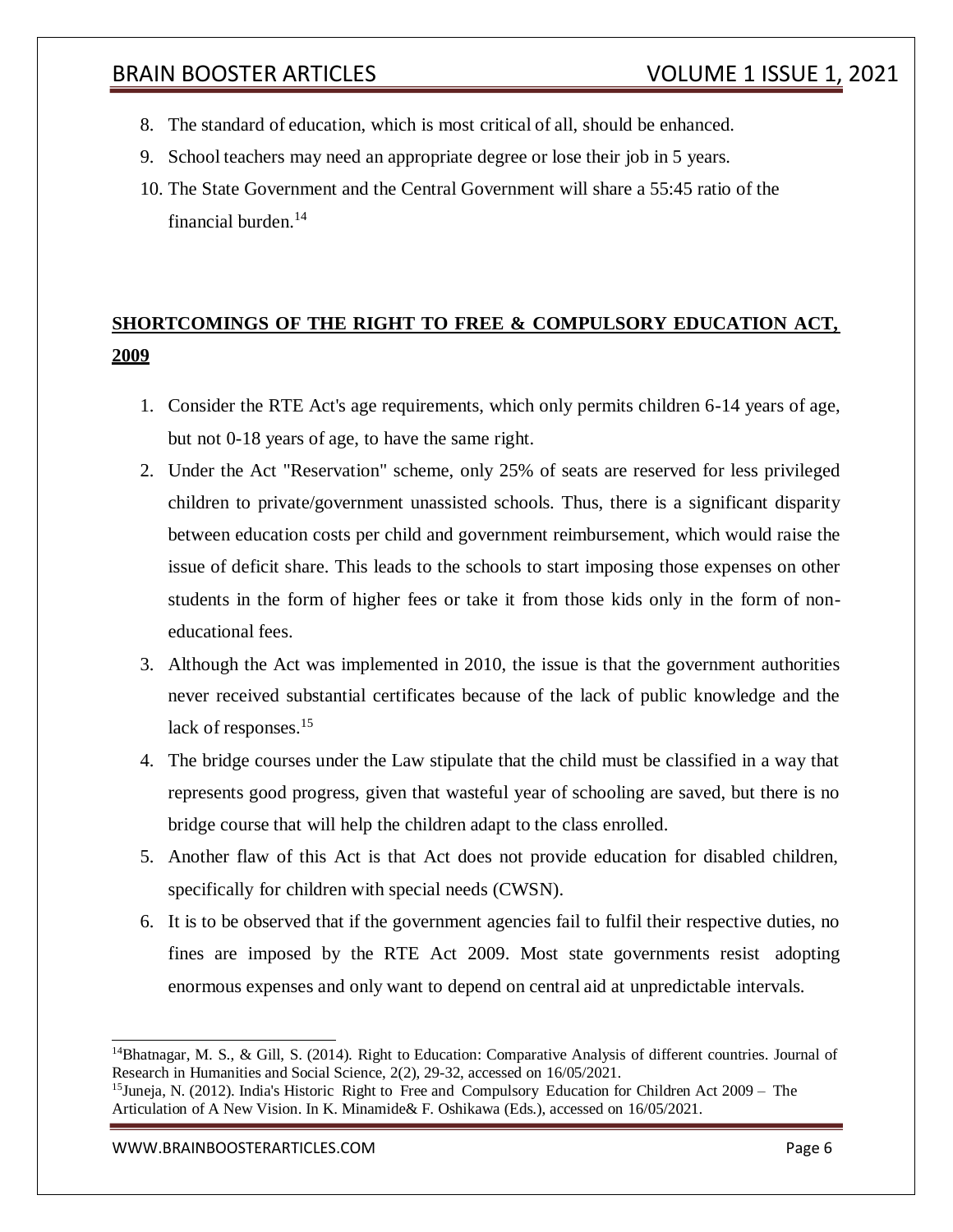7. Finally, the RTE Act, 2009, does not provide children with a high-quality education. This Act and other government measures have invited children really well to schools, but educating them remains a distant dream.<sup>16</sup>

## **NATIONAL EDUCATION POLICY**

## **HISTORICAL BACKGROUND OF NATIONAL EDUCATION POLICIES**

India has always given importance to education with universities such as Taxila and Nalanda. Great sages and monks mark the tradition of education in India as gurus. But this earlier process seemed to be a flaw. In this teaching method, the point "King's son becomes a king" was central and the Brahmin class guarded the division of society into four classes, like the Vedic Knowledge, Kshatriyyas by the ruling Vaishyas by the trading class and Shudras by the working class. Children from those classes were trained by their bloodlines, and the Shudra class was never taught. It may have been suitable for old times, but India lacked the professional workforce and intellect required to advance education and society in other parts of the world. Illiteracy became a significant problem. Illiteracy became a considerable problem.<sup>17</sup>

The Government of Indira Gandhi implemented in 1968 the first education policy (NPE 1968) based on the recommendations of the Kothari Commission. This policy meant that children under 14 years old were provided free and compulsory education, as enshrined in the Indian Constitution.<sup>18</sup> In 1986, the Rajiv Gandhi Government launched the Second Education Policy (NEP 1986). The purpose of this policy was to eliminate inequalities and provide everyone, in particular the Indian Scheduled Tribe (S.T.) and Scheduled Caste (S.C.), with equitable

<sup>&</sup>lt;sup>16</sup>Mooij, J. (2008). Primary education, teachers' professionalism and social class about motivation and demotivation of government school teachers in India. International Journal of Educational Development, 28(5), 508-523, accessed on 16/05/2021.

<sup>&</sup>lt;sup>17</sup>The PRINT Team, India's New Education Policy takes the bullet out of the old, Russian roulette-like system, https://theprint.in/opinion/indias-new-education-policy-takes-the-bullet-out-of-the-old-russian-roulette-likesystem/471036/, accessed on 19/05/2021.

<sup>&</sup>lt;sup>18</sup>National Education Policy 1968, https:/[/www.education.gov.in/sites/upload\\_files/mhrd/files/document](http://www.education.gov.in/sites/upload_files/mhrd/files/document-)reports/NPE-1968.pdf, accessed on ; also look into https:/[/www.gktoday.in/gk/national-education-policies-1968](http://www.gktoday.in/gk/national-education-policies-1968-) and-1986/, accessed on 19/05/2021.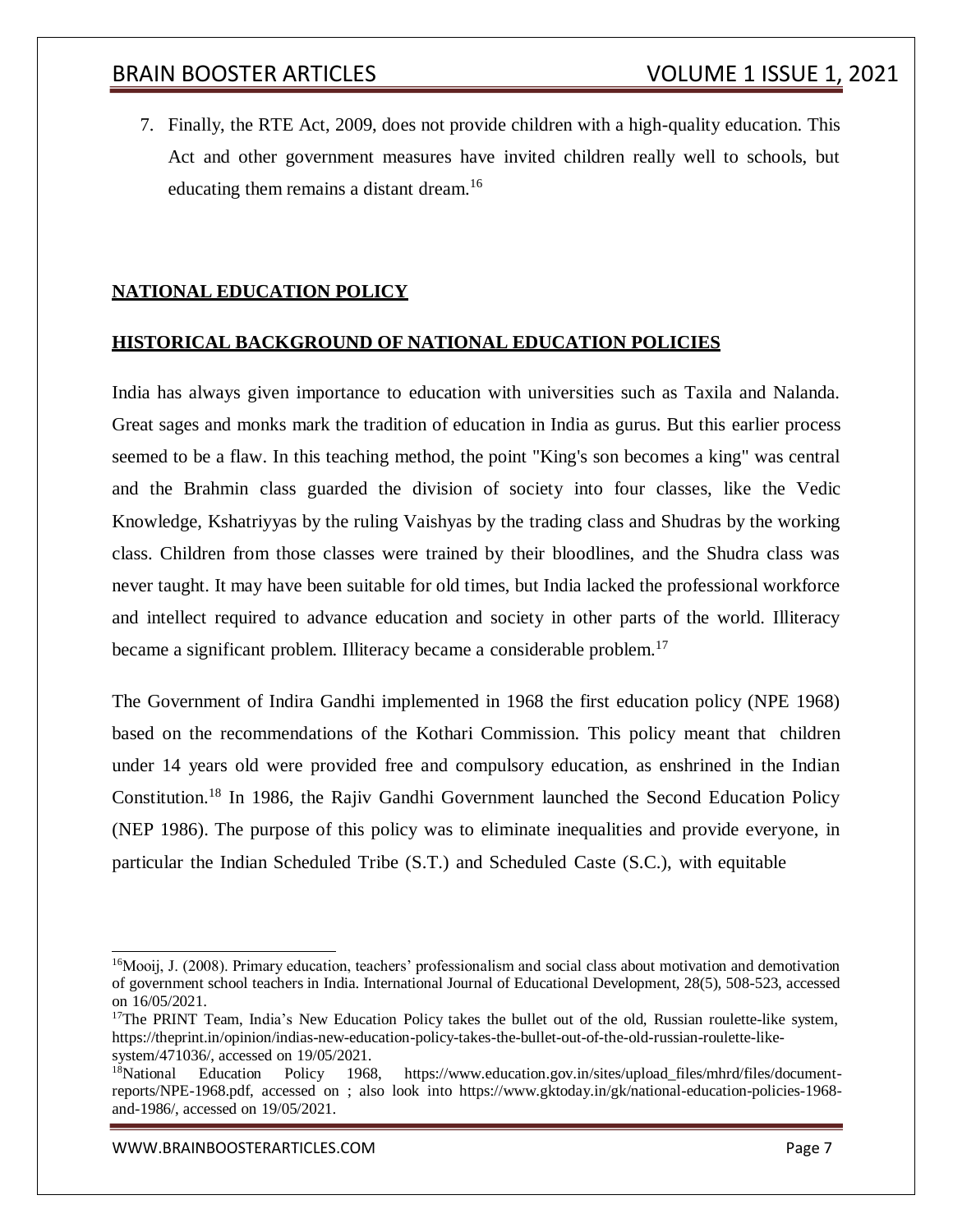opportunities for education.<sup>19</sup> In the year 1992, the P.V. Narasimha Rao government subsequently amended the 1986 policy.<sup>20</sup> The government of Modi now has launched a new education policy after nearly three decades to revolutionize the Indian educational system.

#### **The vision of the National Education Policy**

An educational system that contributes to a fair and vibrant society by providing everyone with quality education.An educational system that contributes to a fair and vibrant community by providing everyone with quality education.Increase skills, principles and policies that foster responsible human rights, sustainable development and global well-being, representing a genuinely global citizen.<sup>21</sup>

#### **Analysis of NEP 2020**

In 2014, BJP's manifesto spoke about the new education policy. The main aim was to address the gaps in the 1986 education policy and increase credibility and quality. As there was no progress in addressing these goals under the T Subramanian committee, a committee under the chairmanship of Kasturirangan was formed. This committee made the Draft policy in 2019, which was later passed as the New National Educational Policy in 2020.<sup>22</sup> The focal point of the New National Education Policy 2020 is India-centred education. The policy has been developed concerning the country's past, heritage, tradition, customs and beliefs. This policy is designed to provide all students with multidisciplinary and interdisciplinary liberal education.<sup>23</sup>

<sup>19</sup>National Education Policy 1986, https:/[/www.gktoday.in/gk/national-education-policies-1968-and-1986/, a](http://www.gktoday.in/gk/national-education-policies-1968-and-1986/)ccessed on 19/05/2021.

<sup>20</sup>Mohammed Moosa, National Education Policy 1992, https:/[/www.slideshare.net/mohammadmoosa108/national](http://www.slideshare.net/mohammadmoosa108/national-)education-policy-1992, accessed on 19/05/2021.

<sup>&</sup>lt;sup>21</sup>National Education Policy 2020. https:/[/www.mhrd.gov.in/sites/upload\\_files/mhrd/files/nep/](http://www.mhrd.gov.in/sites/upload_files/mhrd/files/nep/) NEP\_Final\_English.pdf, accessed on 25/05/2021.

<sup>&</sup>lt;sup>22</sup>Aithal, P. S. & Aithal, Shubhrajyotsna (2019). Analysis of Higher Education in Indian National Education Policy Proposal 2019 and its Implementation Challenges. International Journal of Applied Engineering and Management Letters (IJAEML), 3(2), 1-35. DOI: [http://doi.org/10.5281/Zenodo.3271330,](http://doi.org/10.5281/Zenodo.3271330) accessed on 25/05/2021.  $23$  ibid.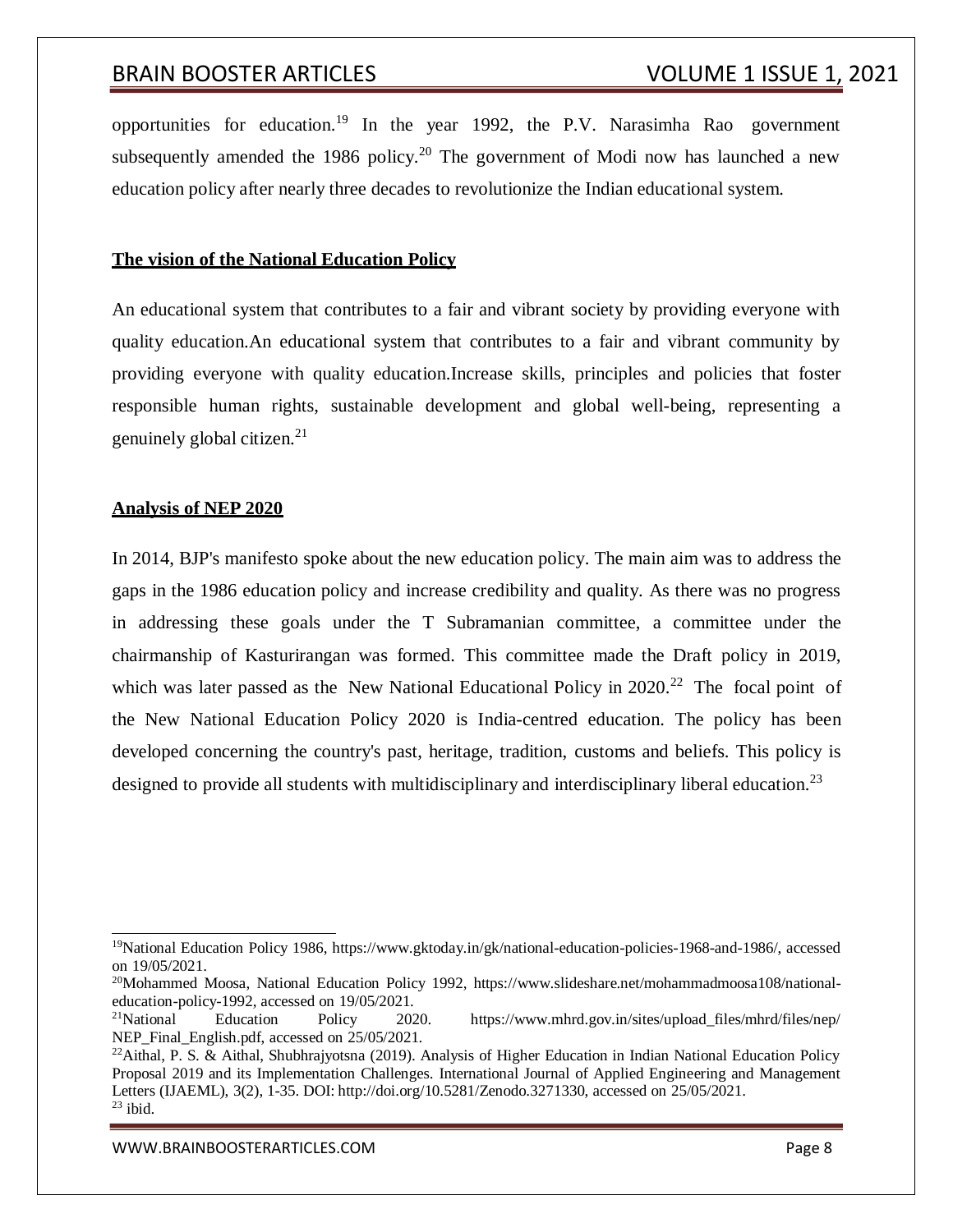The main changes brought about were

## **A. Overall changes**

- 1. Change of Ministry name The Ministry of human resources and development is now to be renamed the Ministry of Education.
- 2. The Centre and the States shall cooperate to boost public education spending to 6% of GDP. Expenditure in 2018-19 stands currently at 3% of GDP (the Economic Survey).
- 3. The mid-day meal programme shall provide breakfast.
- 4. Expansion of the Act to a broader age range the proposal proposed to expand the scope of the RTE to include children 3 to 18 years of age for the applicability of the Act. It currently covers 6 to 14 years old children. It is overdue for a long time. However, the costs of implementing this grand view are split by stakeholders and private institutes and activists. For those under the reserved 25% category prescribed by RTE through the levying of non-education fees, private institutions remain exclusionary and disabled access to education. And they complain that the govt does not usually pay them in due course.
- 5. In a new avatar in the NEP 2020, which invited much discussion, the threelanguage formula resurged. It argues that the strategy leads us to a multilingual approach. $^{24}$

## **B. New institutions/boards/zones/funds/frameworks to be set up –**

1. India's Higher Education Commission (HECI) is a mega regulator with successful multi-regulator programmes to handle accreditation, finance and standard-setting. HECI would also look on high-school schooling, excluding medical and legal studies, and replace all other regulatory bodies, such as the UGI or the All India Council for Technical Education (AICTE).

<sup>&</sup>lt;sup>24</sup>Amit Koushik, OUTLOOK, 'NEP pushes the much desired reforms, but the challenge in its implementation', https:/[/www.outlookindia.com/website/story/opinion-news-new-education-policy-contains-much-desired-reforms](http://www.outlookindia.com/website/story/opinion-news-new-education-policy-contains-much-desired-reforms-)but-the-challenge-in-its-implementation/357790, accessed on 20/05/2021.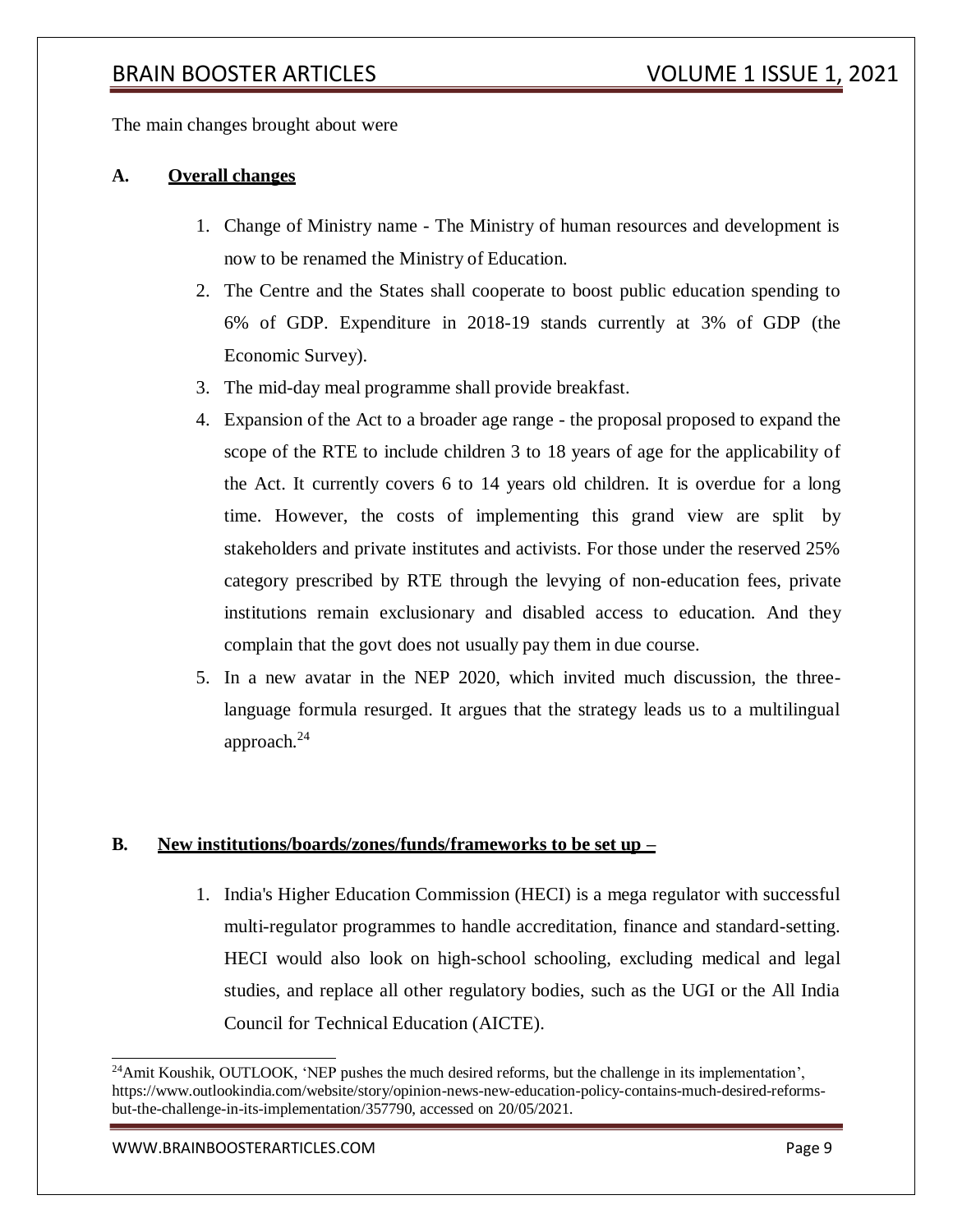- 2. National Teacher Professional Standards (NPST) to increase transparency in the hiring of teachers.
- 3. The SQAAF Framework will be established as a School Quality Assessment and Accreditation.
- 4. Multidisciplinary Education and Research University (MERU) and National Foundations for Research (NRF).
- 5. A National Educational Technology Forum will be developed (NETF) to promote technology usage in colleges.<sup>25</sup>

## C. **School Education** –

- 1. Structure 10+2 to format 5+3+3+4. Five years of foundational education, three years of preparatory, three years of middle and four years of secondary schooling.
- 2. Core competencies can be tested and universal (for grades 3, 5, 8, 10, 12 ) and are provided twice a year by board examinations. With the second attempt, the results would be improved.<sup>26</sup>

## D. **Higher Education** –

- 1. multidisciplinary and cross-disciplinary approach, overall holistic growth, credit system based on choice and a 50% Grade Enrollment Ratio expected to be reached by 2035.
- 2. A National Testing Agency undertakes a common college admission examination twice a year. This follows a scholastic aptitude test (SAT) as a structure for admission to graduate programmes in the United States.
- 3. Credits and the option of graduating after a break will be granted to middle term dropouts from college (a limited period). It is essential to implement credit transfers and academic

<sup>25</sup>Aithal, P. S. &Shubhrajyotsna Aithal, (June 2020). Conceptual Analysis on Higher Education Strategies for various Tech-Generations. International Journal of Management, Technology, and Social Sciences (IJMTS), 5(1), 335-351. DOI: [http://doi.org/10.5281/zenodo.3940590,](http://doi.org/10.5281/zenodo.3940590) accessed on 20/05/2021.

<sup>&</sup>lt;sup>26</sup>Business Standard, National Education Policy: 10 key highlights of school education reforms, https:/[/www.business-standard.com/article/education/national-education-policy-10-key-highlights-of-school](http://www.business-standard.com/article/education/national-education-policy-10-key-highlights-of-school-)education-reforms-120073100373\_1.html, accessed on 24/05/2021.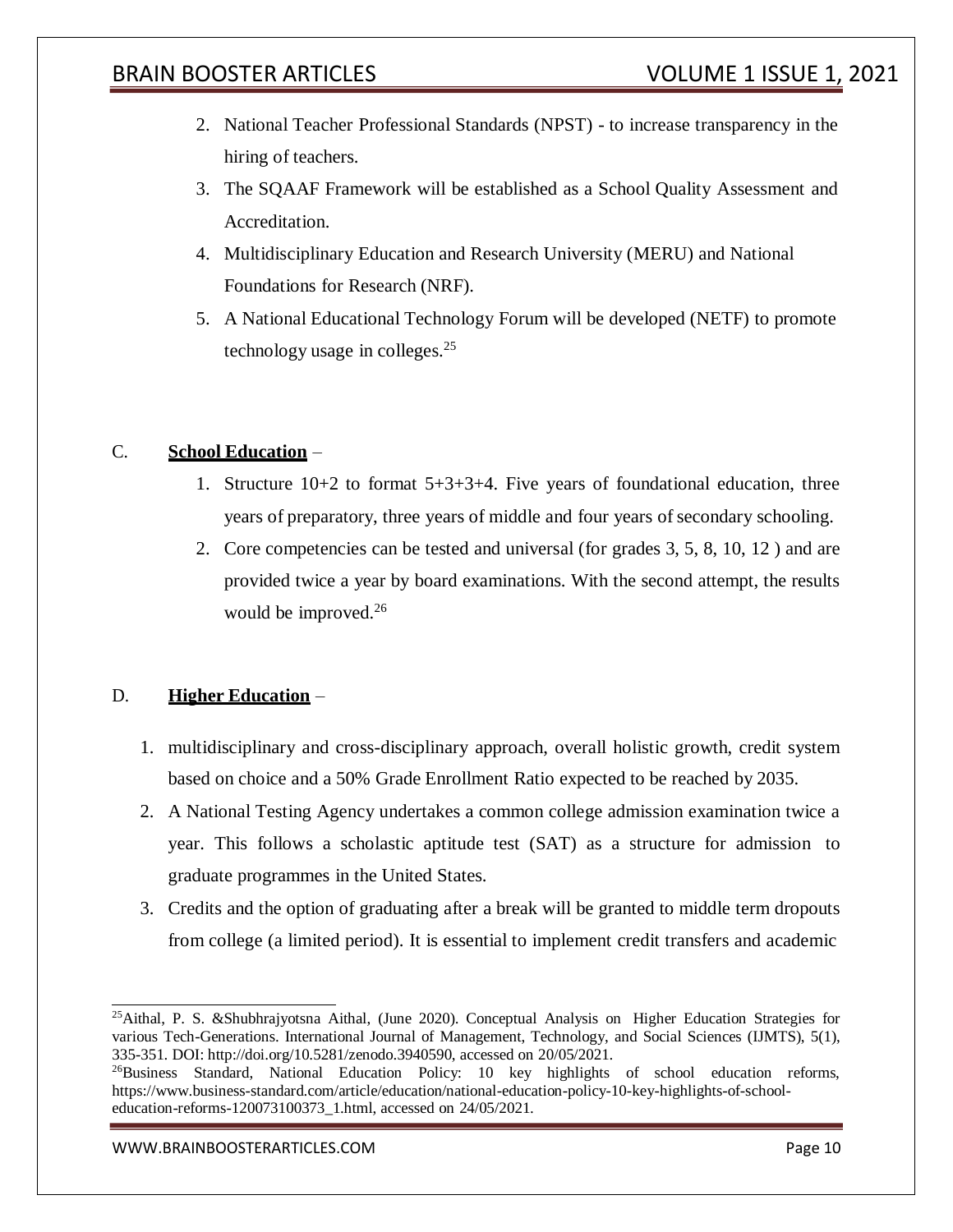credit banks. Dropouts can use credits to switch from university to university. However, the particulars of how it will be carried out remain vague.

- 4. University affiliations are about to end, and college autonomy is granted to give graduation over the next 15 years.
- 5. Fee caps on higher education private institutions: a step that has been anticipated, but private institutions would need to borrow from HECI and demand government funding to function effectively. A large part of the budget will be channelled through the loan system, according to speculation, to private universities.
- 6. Four-year graduate programmes, 1 to 2-year P.G. (Postgraduate) and discontinued M.Philprogrammes.<sup>27</sup>

The policy's critical key points are Universalization of Education, Vocational Education, Open Schooling, Teacher Education, Open and Distance Learning, Equitable, and Inclusive Education.<sup>28</sup>

## **GANDHIAN PHILOSOPHY – GANDHI'S RESEMBLANCE 'NAI TALIM'**

- Nai Talim combines two terms, Nai Means, "New," and Talim, "Education" as Urdu words. Gandhiji introduced the Nai Talim principle in India in 1937.
- NEP 2020 was implemented in India and received both recognition and critique.
- Vocational education, mother tongue, forms the single thread of agreement on education between the NEP and Gandhiji's thoughts.

India's National Education Policy recently came into being after decades. The NEP 2020 is oddly reminiscent of Gandhian ideas on education and many aspects of contemporary educational ideology and thought.

<sup>27</sup>Anirudh, Legal Services India, [http://www.legalserviceindia.com/legal/article-3594-the-new-education](http://www.legalserviceindia.com/legal/article-3594-the-new-education-)policy.html, accessed on 10/05/2021.

<sup>&</sup>lt;sup>28</sup>Jha, Praveen and Pooja Parvathi 2020, National Education Policy, 2020, Critical Gaps and Challenges, Economic and Political Weekly, September, Vol XLV (13), accessed on 10/05/2021.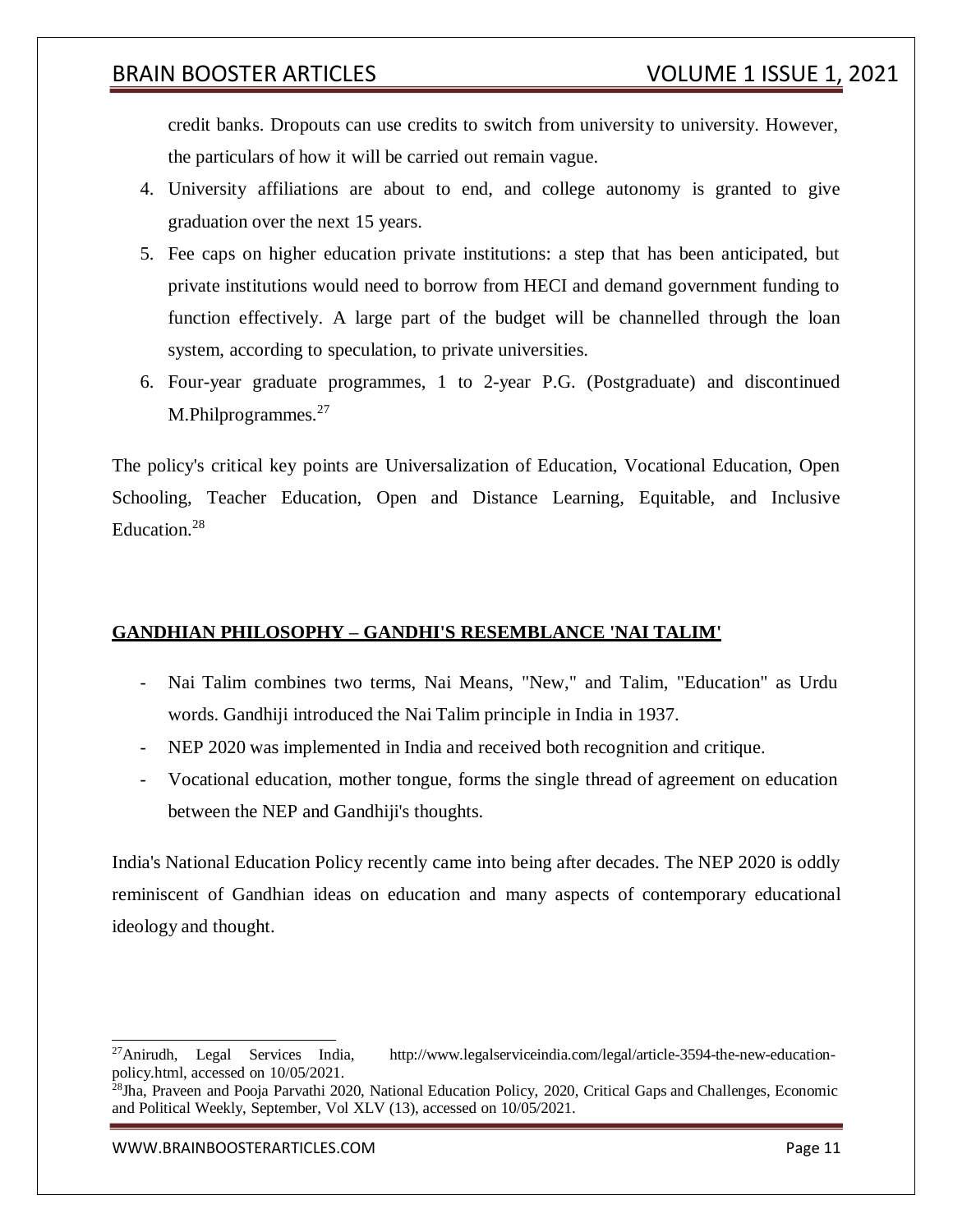## **COMPARISON BETWEEN 2020 NEP AND 1986 NEP**

Though NPE 1986 aimed at modernizing education in India, it failed to bring out the desired result. There are around 25 points which I found to be the changes brought about, leading to comparison. However, I will be dealing with only some of the important ones.

|                         | <b>NEP 2020</b>                                                                                                                                                                                                                                                     | <b>NEP 1986</b>                                                                                                                                                                                                         |
|-------------------------|---------------------------------------------------------------------------------------------------------------------------------------------------------------------------------------------------------------------------------------------------------------------|-------------------------------------------------------------------------------------------------------------------------------------------------------------------------------------------------------------------------|
| $\mathbf{1}$            | It focuses on interdisciplinary and<br>multidisciplinary learning. Students<br>are free to select cross-disciplinary<br>topics, from all streams. The Pre-<br>Universities allows you to choose<br>subjects in those fixed streams<br>(Science, Arts, or Commerce). | focuses<br>on overall<br>student<br>It<br>development. Students can pick any<br>course in the fixed stream (Science, Arts<br>or Commerce). Four years of higher<br>education provide for a diverse choice<br>of topics. |
| $\overline{2}$          | The<br>focus is on improving the<br>country's education and workforce.                                                                                                                                                                                              | The focus is on enhancing country<br>education.                                                                                                                                                                         |
| $\overline{3}$          | The curriculum has $5 + 3 + 3 + 4 + 1$<br>form.                                                                                                                                                                                                                     | The curriculum is $10 + 2 + 3 + 2$ .                                                                                                                                                                                    |
| $\overline{\mathbf{4}}$ | The preliminary schooling starts at 3<br>years of age.                                                                                                                                                                                                              | Pre-schools start at the age of 6.                                                                                                                                                                                      |
| 5                       | HEIs are based on NTA (National<br>Testing Agency) scores with<br>the<br>exception of private HEIs.                                                                                                                                                                 | Entry into university and<br>higher<br>education depend on governmental,<br>national or private admission<br>examinations.                                                                                              |
| 6                       | The focus of postgraduate studies is on<br>research and specialization.                                                                                                                                                                                             | The focus is only on specialization for<br>post-graduation.                                                                                                                                                             |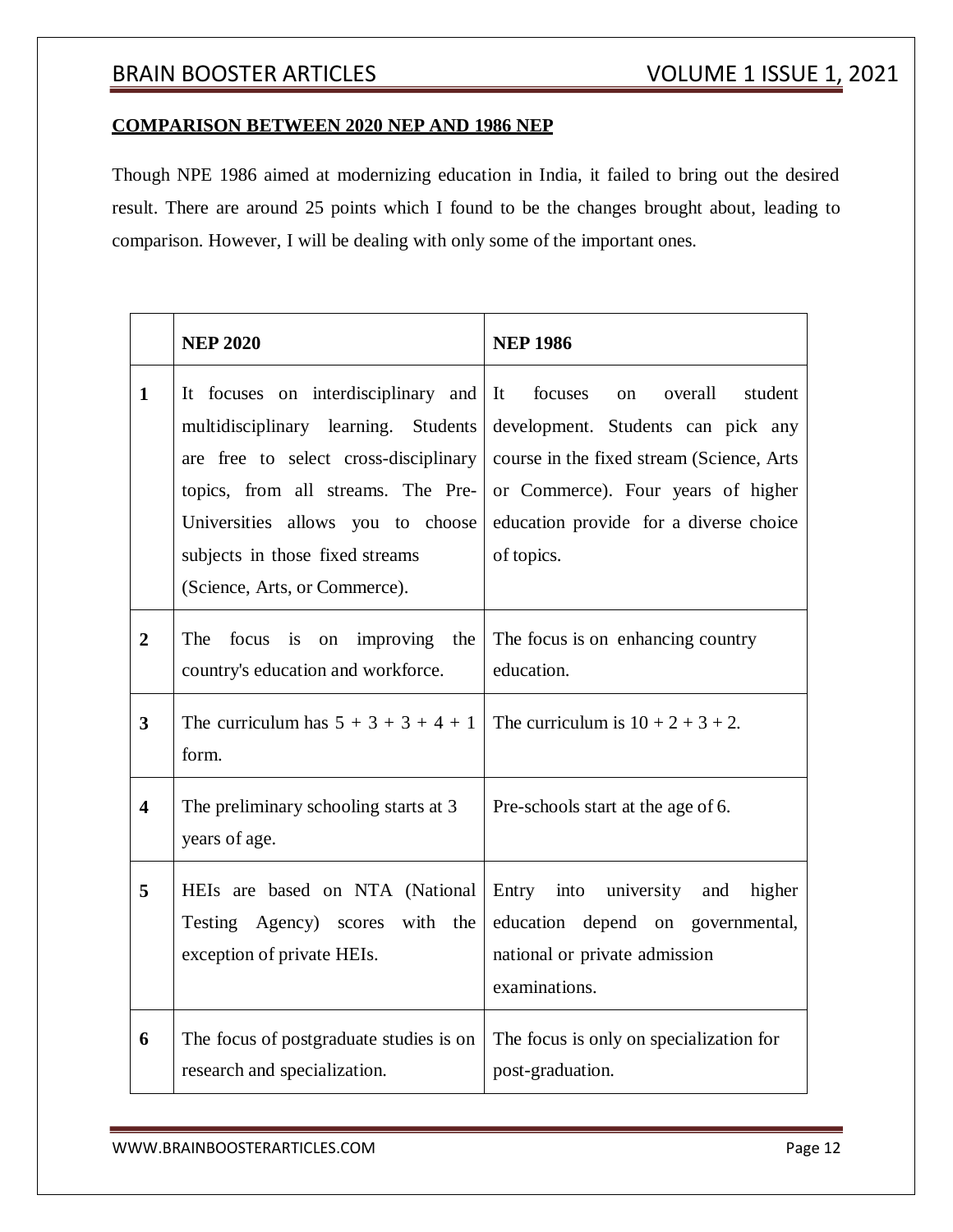| $\overline{7}$   | The foundational stage includes early<br>childhood care and education, and<br>hence arts, music and aesthetics.             | Concentrates on early childhood care.                                                                 |
|------------------|-----------------------------------------------------------------------------------------------------------------------------|-------------------------------------------------------------------------------------------------------|
| 8                | Ph.D. with the NET/SLET clearance is<br>necessary in order to be a tutor for<br>HIEs.                                       | Masters with NET/SLET clearance are<br>mandatory to enroll as a tutor at HIEs.                        |
| $\boldsymbol{9}$ | About<br>100<br>international<br>universities are allowed to operate in<br>the nation.                                      | Foreign universities are not allowed to<br>operate in country.                                        |
| 10               | Knowledge, fieldwork and research-<br>orientation are teaching approaches.                                                  | fieldwork<br>Knowledge<br>and<br>are<br>considered as teaching approaches.                            |
| 11               | In graduating classes and others such<br>as medical or paramedical, several<br>entrance and several exits are<br>permitted. | Several entries or exits are not allowed,<br>although lateral entries are allowed in a<br>few fields. |
| 12               | Students must be supplied with online<br>libraries with membership, including<br>online books and online journals.          | Improvements<br>physical libraries,<br>in<br>books and periodicals have been made.                    |
| 13               | Students are expected to participate in<br>social programs as they are obligatory<br>and equivalent to a complete half.     | Students are optional to participate in<br>social programs.                                           |

These are some of the essential areas to find the changes from the previous policy and 2020 policy.<sup>29</sup>

<sup>&</sup>lt;sup>29</sup>Aithal, Sreeramana& Aithal, Shubhrajyotsna. (2020). Analysis of the Indian National Education Policy 2020<br>towards Achieving its Objectives. 5. towards Achieving its Objectives. 5. 19-41,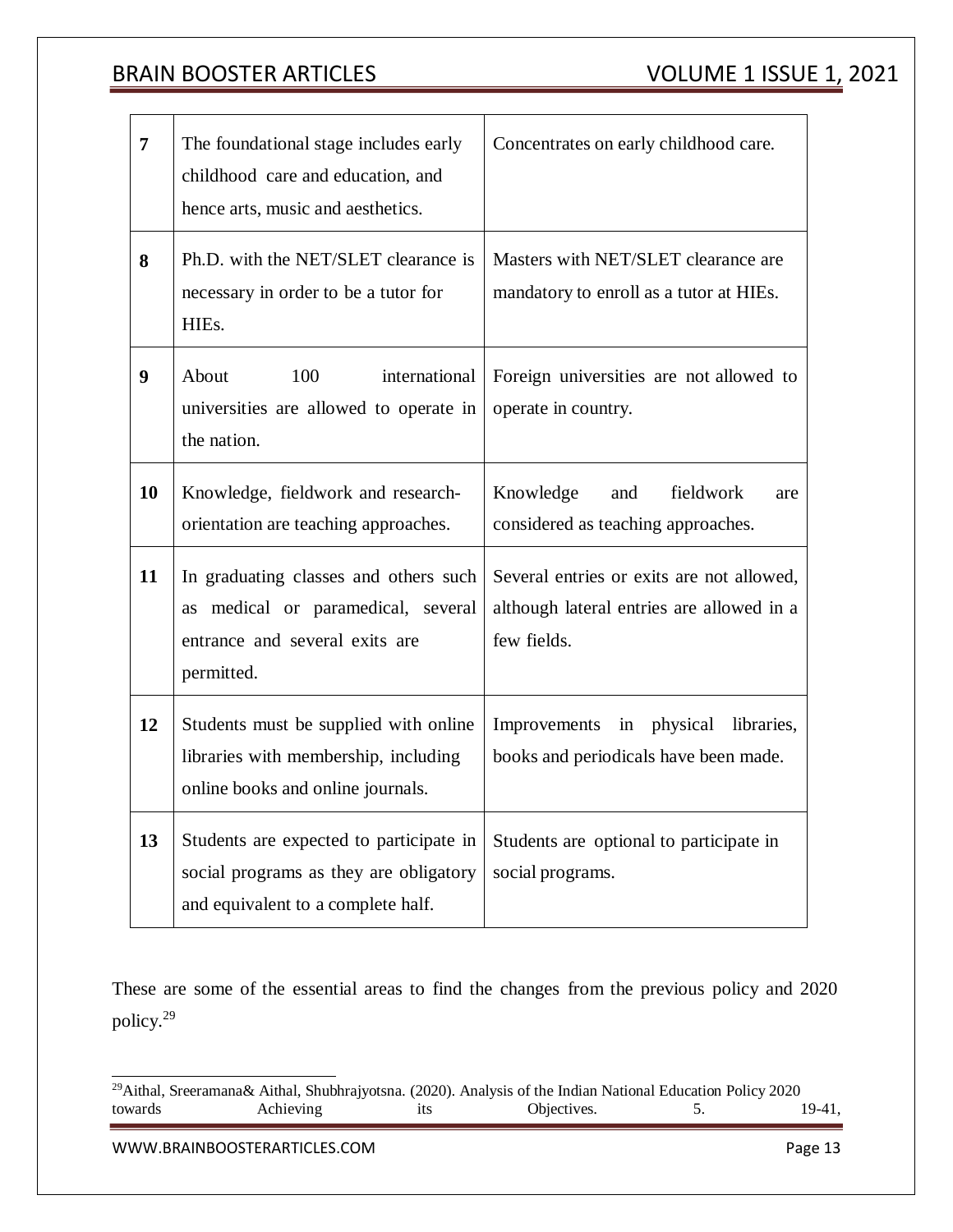## **LANDMARK CASE LAWS CONCERNINGTHE RIGHT TO EDUCATION :**

## *1. State of Madras v. Shrimati ChampakamDorairajan.*

This case is considered one of the Supreme Court's landmark judgments, which introduced the Constitution's First Amendment. The Court held that the reason for the infringement of Article 29(2) of the Indian Constitution here was of providing such contradictory reservations.

The Appellant challenged the Order of the Madras Government, which made reservations for students. The Apex Court held that the order violated the people's rights as it defines a class of people. The right which maintains equality should not discriminate against a class of people even if it involves religion.  $30<sup>30</sup>$ 

## *2. Mohini Jain v. the State of Karnataka*.

The right to education is the essence of the right to life, and they are interlinked with each other. If and only if there is a role of education, then only the life, living with dignity can be attained, was decided by the Bench division of the Supreme Court.

It also held that education is, in reality, a constitutional right under the Constitution rather than the product for trade. Charging a capitation fee for admittance to an educational institution is a violation of a person's right to education under the Constitution.<sup>31</sup>

## *3. J.P. Unnikrishnan&Ors. v. State of Andhra Pradesh&Ors*.

The Constitutional Bench of the Supreme Court re-examined the validity of Mohini Jain's case. It held that the Right to education means citizen has the right to call up the state to provide education facilities to them according to its financial capacity. The Court partially agreed to Mohini Jain's case that the Right to Education is a Fundamental Right under Article 21. However, it partially overruled, stating that the right to free and compulsory education is available for up to 14 years; after that, it depends on the State's economic capacity to provide the

<sup>30</sup>State of Madras v. Shrimati ChampakamDorairajan (AIR 1951 SC 226).

<sup>31</sup>Mohini Jain v. State of Karnataka (1992 AIR 1858).

https://www.researchgate.net/publication/343769198 Analysis of the Indian National Education Policy 2020 to wards Achieving its Objectives, accessed on  $16/05/2021$ .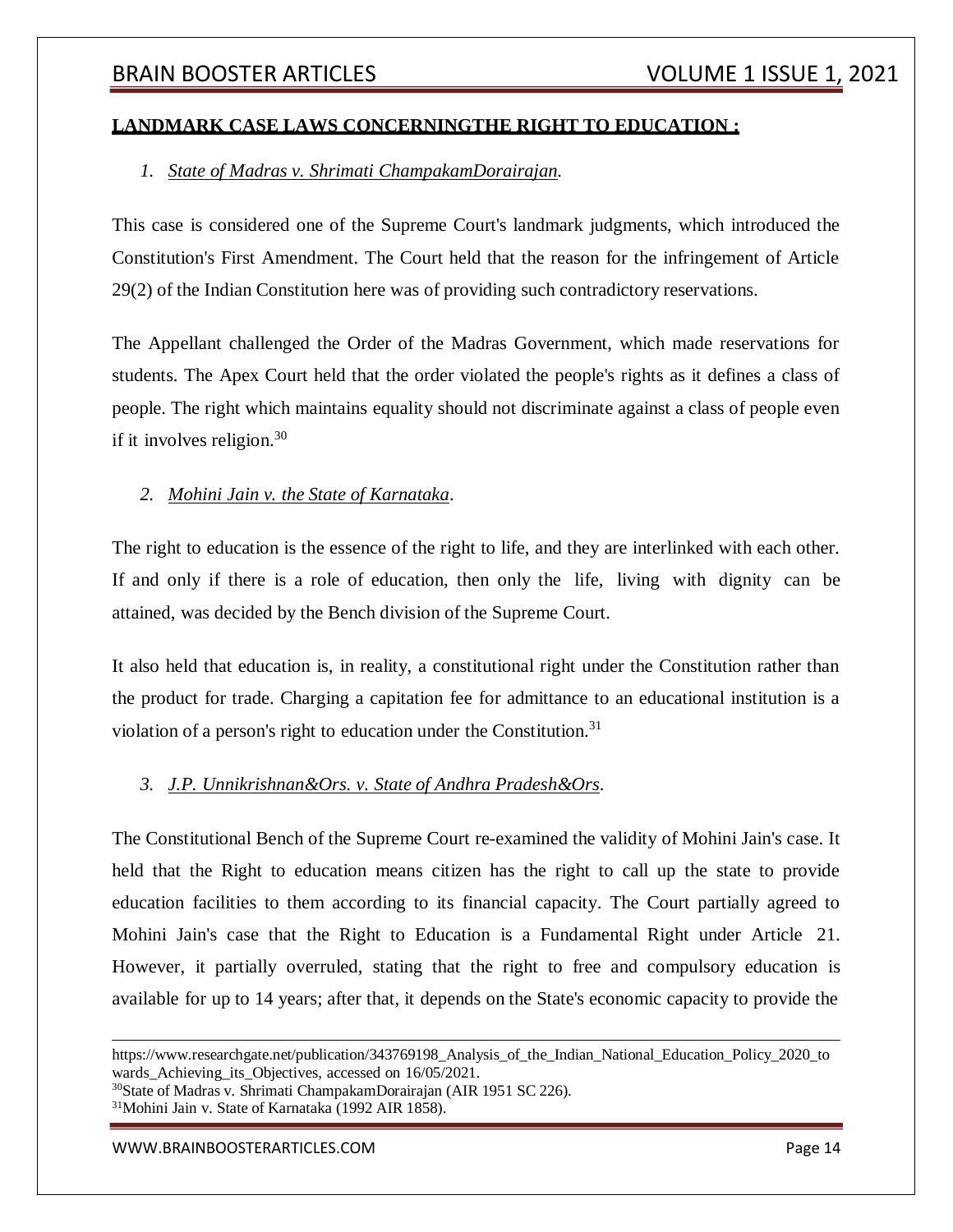same. Thus, it can be known that Part III and Part IV of the Constitution compliments and supplements each other. $32$ 

## *4. Bandhua Mukti Morcha v. Union of India&Ors*.

The Supreme Court concluded that the State must guarantee the facilities and opportunities provided for children under Art. 39(e) and (f) of the Constitution. It should also prevent the exploitation of their childhood due to extreme poverty and notion.<sup>33</sup>

## *5. Avinash Mehrotra v. Union of India*.

This decision concluded that the State's duty could not be discharged by providing unsafe schools. The State must guarantee that children do not suffer in exercising their fundamental right to education and that the schools, as part of compulsory education, offer safe facilities.<sup>34</sup>

#### *6. State of Tamil Nadu &Ors. v. Shyam Sundar &Ors.*

The Court believed that a child's right is not only limited to free and compulsory education; it also includes the right to get a quality education. It also held that quality education should be provided without discrimination based on social, economic, and cultural backgrounds.<sup>35</sup>

## **CONCLUSION**

Only if adequately enforced can the 2009 RTE Act, passed by the Parliament, play a significant role in the performance of universal primary education in India. A consistent political focus would be the reason for the progress and failure of the RTE Act, 2009. In the absence of a governing body for proper enforcement, the Right to education regime, as it currently stands, is almost toothless. India's next step in enforcing the right to education must be to ensure that it can be protected without contacting the already overburdened courts.

 $32$ J P Unnikrishnan v. State of Andhra Pradesh ((1993) 1 SCC 645, R.D.)

<sup>33</sup>Bandhua Mukti Morcha, etc. v. Union of India ((1997) 10 SCC 549).

<sup>34</sup>Avinash Mehrotra v. Union of India (2009 6 SCC 398).

<sup>&</sup>lt;sup>35</sup>State of Tamil Nadu &Ors. v. Shyam Sundar &Ors. (decided on 9 August 2011).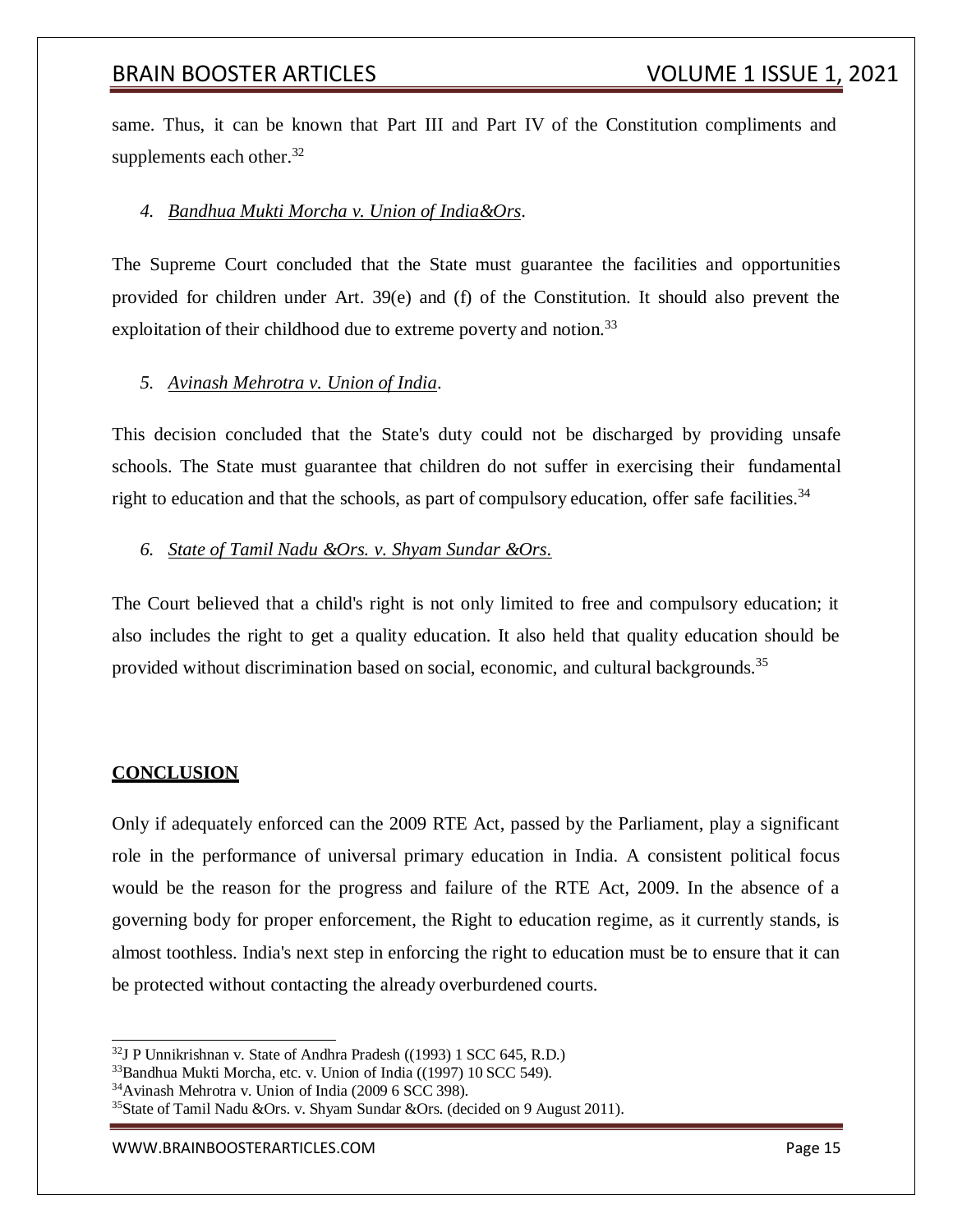The defects in the system of education differ between generations and with a person's historic questioning. Some of the system's common complaints include the absence of work, hence the 'unemployed, trained young people' of half of the population, more rote-learning and less practical experience in India, most of the study irrelevancy in real life, examination systems, etc. It is now time to overcome India's wasteful examination catastrophe. The Government of India has therefore adopted a new strategy that involves different modifications in the existing pattern.<sup>36</sup>

This strategy aims to make "India a powerhouse of global knowledge." The policy is also intended to regulate 'light, but tight' through a single higher education regulator and improve access, diversity and inclusion. The NEP is a tool to transform our education system. This is a complex and long-term operation; however, to enact ground policy, the central government and the state government need to be more accountable. We all dream, but must bear in mind, for our advanced nation.<sup>37</sup>

The new research-driven education strategy is expected to speed up achieving these goals and transform each stakeholder into an innovator. A consistent and creative environment of thought will result in the systematic implementation of the policy proposals by creating multidisciplinary graduation institutions, autonomous universities with students from various disciplines in U.G.s, in P.G.s, and highly focused and dedicated teachers who work for the intellectual property.

A top-down strategy among the stakeholders is proposed to make the implementation successful. With matters of power, such as the clean and competent members of implementing committees, simple yet tight regulations, openness from top to bottom, publication or dissolution, annual performance-based increases/advantages, periodic organizational performance audits through the NAC, hectic penalties for inadequacy, faculty focus and national education policy for students

<sup>&</sup>lt;sup>36</sup>Manas Chakravarty, 'National Education Policy 2020 for Higher Education: Killing the goose that lays the golden egg', https://tinyurl.com/4nzyf5fc, accessed on 01/05/2021.

 $37$ SPRFBlog, https://sprf.in/between-rte-and-nep-persisting-challenges-in-indias-school-education-system/, accessed on 01/05/2021.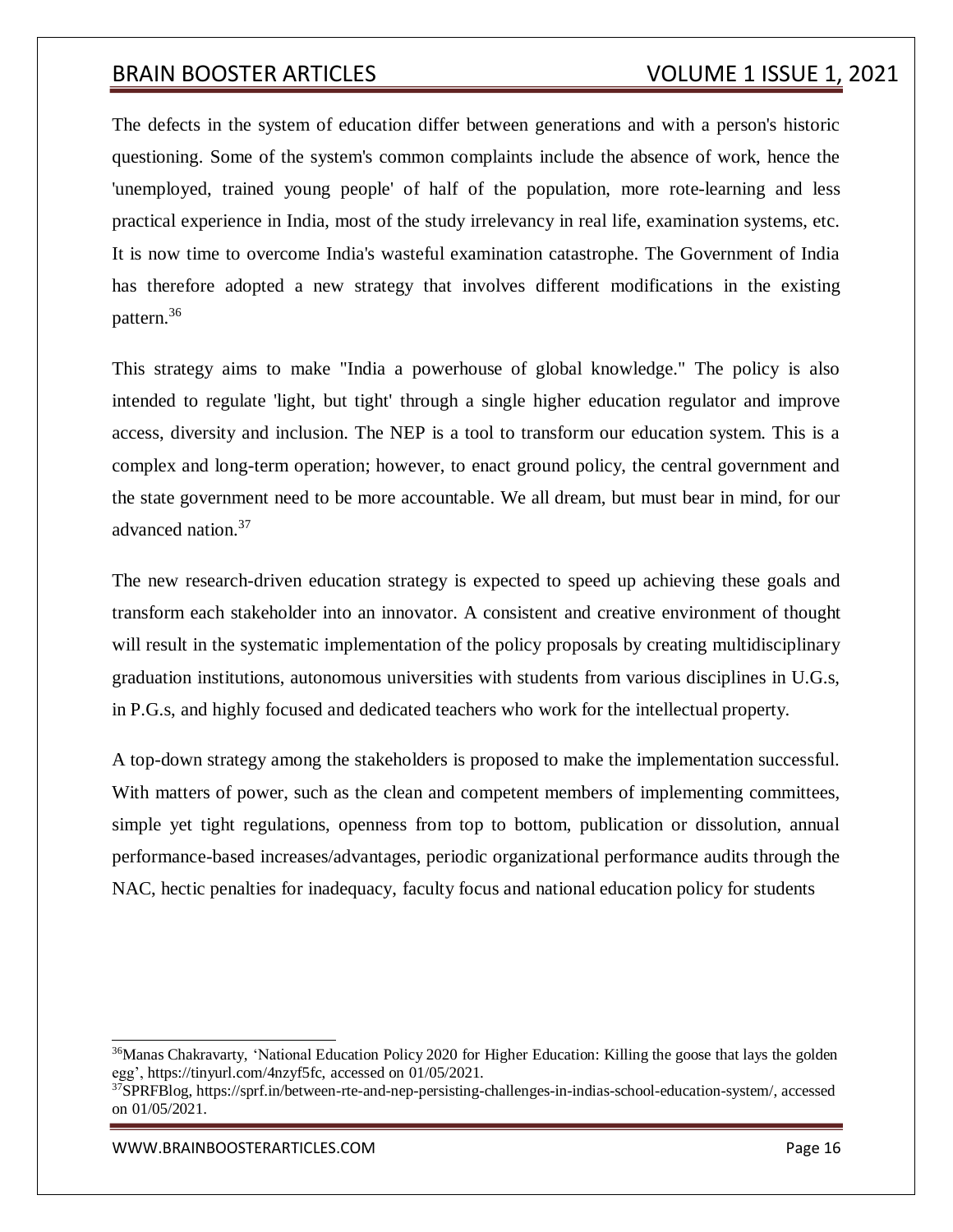## **SUGGESTIONS**

- 1. NEP 2020 must consider connecting RTE to the objective of pre-primary, middle and secondary education universalization. The goal of NEP 2020 would remain unmet without this legal backing.
- 2. The plan for cooperation with states on a three-language format needs to be developed because education falls under the concurrent list of Schedule 7.
- 3. Specific, time-bound, observable responsibilities relating to finance and expenditure regarding the Grand Visions shall be made.<sup>38</sup>
- 4. It needs to focus on children and parents and provide "choice," not only in text but also in spirit.
- 5. The proposal shall also provide equality of opportunity in the Common School system for everyone.
- 6. We should identify Role Models with clean and proven academic, study and accountable administrative records while designating top policymakers, the Higher Education Board of India (HECI) and the four verticals.
- 7. Instead of a lobby, power, gender-based favouritism, geographic areas, faith, culture, other country experience and political philosophy, a team of people with a proven record of hard work should be given responsibility for implementation.<sup>39</sup>

## **BIBLIOGRAPHY -**

1. Dr H.N.Giri, Seventh Annual Conference. The Indian Society of Criminology, Aligarh Muslim University, December 28-29, 1977 [http://www.dbrau.org.in/attachment/CPVerma.pdf,](http://www.dbrau.org.in/attachment/CPVerma.pdf) accessed on 19-05-2021.

<sup>&</sup>lt;sup>38</sup>Rahul Kumar, Common School System and Right To Education, https:/[/www.jagran.com/blogs/648rahul/common-school-system-and-right-to-](http://www.jagran.com/blogs/648rahul/common-school-system-and-right-to-)

education/#:~:text=Common%20school%20system%20should%20mean,be%20adopted%2Cenacted%20and%20enf orced, accessed on 01/05/2021.

<sup>&</sup>lt;sup>39</sup>International Journal of Management, Technology, and Social Sciences (IJMTS), ISSN: 2581-6012, Vol. 5, No. 2, December 2020 SRINIVAS PUBLICATION Aithal, P.S., et al, (2020); [www.srinivaspublication.com P](http://www.srinivaspublication.com/)AGE 318, accessed on 01/05/2021.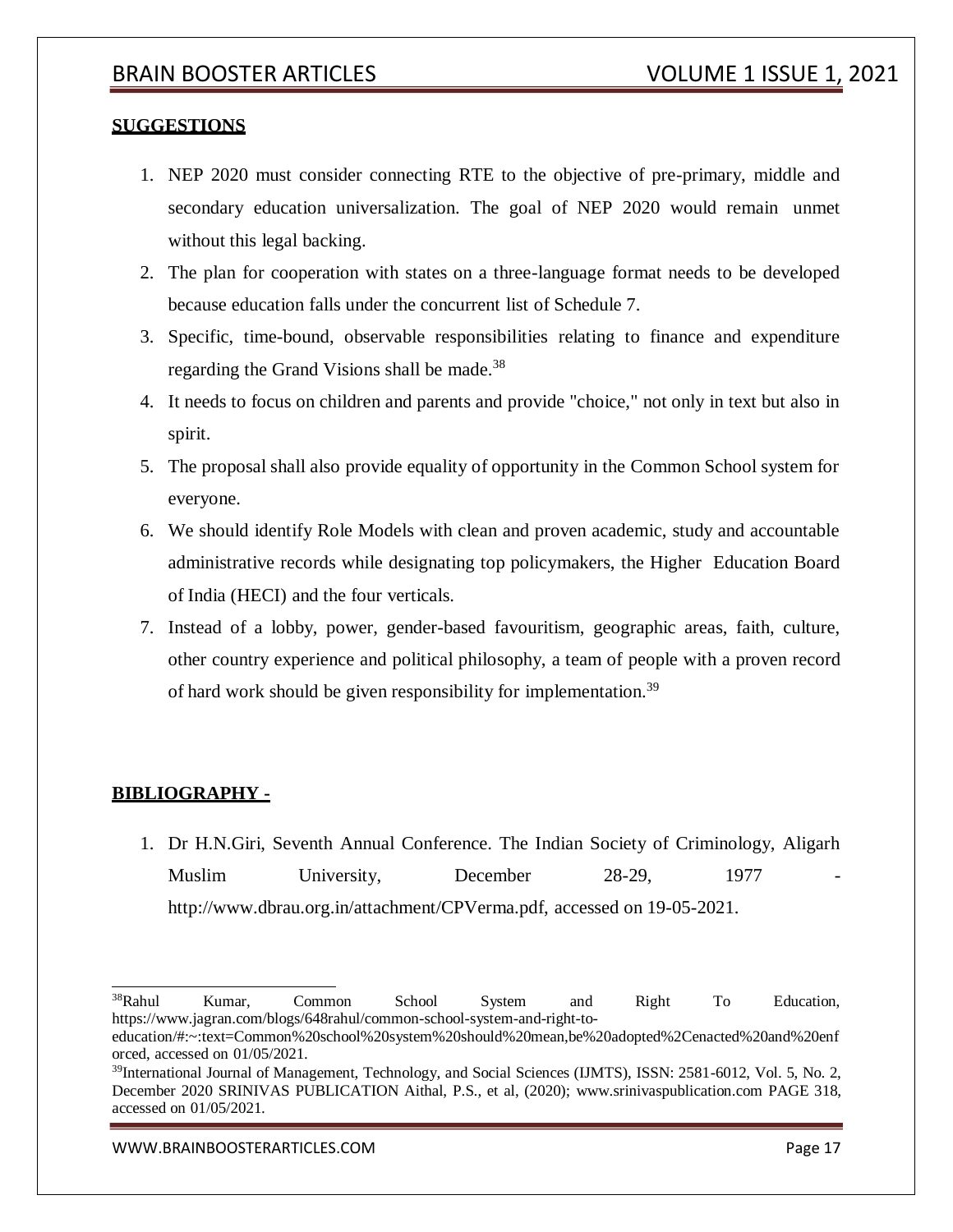- 2. Mohini Jain v. State of Karnataka, AIR 1992 SC 1858, [http://www.ssmrae.com/admin/images/69c7ace7495050c88420b19ff0a74ea5.pdf.](http://www.ssmrae.com/admin/images/69c7ace7495050c88420b19ff0a74ea5.pdf)
- 3. Noronha C & P Srivastava, Institutional framing of the Right to Education Act: Contestation, controversy, and concessions, Economic and Political Weekly, 49(18), 51- 58, 2014.
- 4. M S Bhatnagar &S Gill, Right to Education A Comparative Analysis of different countries, Journal of Research in Humanities and Social Science, Pg. 29-32, 2014.
- 5. N Juneja, India's Historic Right to Free and Compulsory Education for Children Act 2009 – The Articulation of A New Vision, 2012.
- 6. J Mooij, Primary education, teachers' professionalism and social class about motivation and demotivation of government school teachers in India, International Journal of Educational Development, Pg. 508-523, 2008.
- 7. The PRINT Team, India's New Education Policy takes the bullet out of the old, Russian roulette-like system, https://theprint.in/opinion/indias-new-education-policy-takes-thebullet-out-of-the-old-russian-roulette-like-system/471036/, accessed on 19/05/2021.
- 8. National Education Policy 1968, https:[//www.education.gov.in/sites/upload\\_files/mhrd/files/document-reports/NPE-](http://www.education.gov.in/sites/upload_files/mhrd/files/document-reports/NPE-)1968.pdf, accessed on; also https:[//www.gktoday.in/gk/national-education-policies-1968](http://www.gktoday.in/gk/national-education-policies-1968-) and-1986/, accessed on 19/05/2021.
- 9. National Education Policy 1986, https:[//www.gktoday.in/gk/national-education-policies-](http://www.gktoday.in/gk/national-education-policies-)1968-and-1986/, accessed on 19/05/2021.
- 10. Mohammed Moosa, National Education Policy 1992, https:[//www.slideshare.net/mohammadmoosa108/national-education-policy-1992,](http://www.slideshare.net/mohammadmoosa108/national-education-policy-1992) accessed on 19/05/2021.
- 11. National Education Policy 2020. https:[//www.mhrd.gov.in/sites/upload\\_files/mhrd/files/nep/NEP\\_Final\\_English.pdf](http://www.mhrd.gov.in/sites/upload_files/mhrd/files/nep/NEP_Final_English.pdf) accessed on 25/05/2021.
- 12. Aithal, P. S. & Aithal, Shubhrajyotsna, Analysis of Higher Education in Indian National Education Policy Proposal 2019 and its Implementation Challenges, IJAEML, 3(2), 1-35. DOI: [http://doi.org/10.5281/Zenodo.3271330,](http://doi.org/10.5281/Zenodo.3271330) 2019, accessed on 25/05/2021.